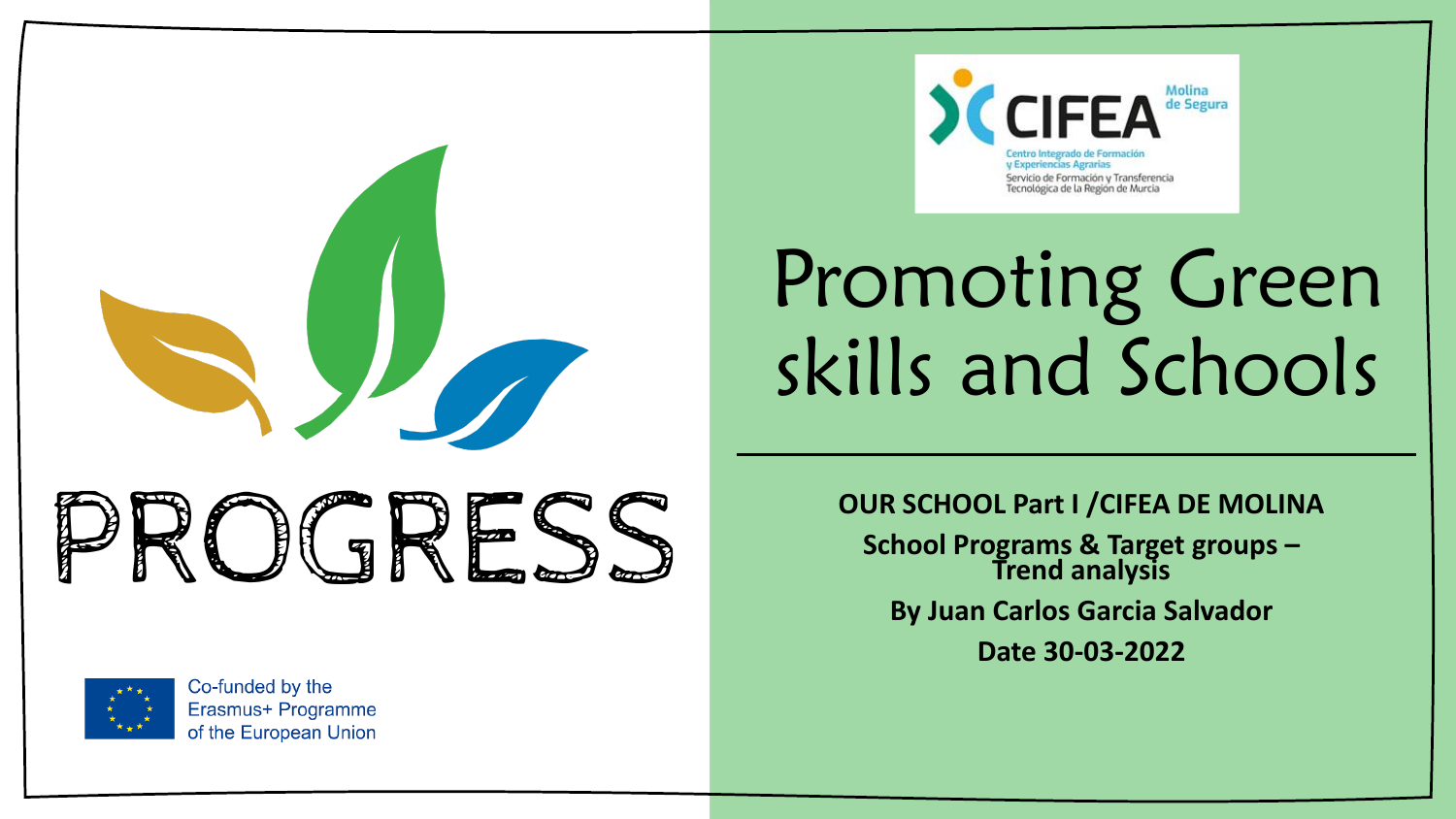## Our school environemnt Structure



Co-funded by the

**Staff struture of CIFEA DE MOLINA**

*Principal, head of studies and secretary*

**The Region of Murcia Ministry of Water, Agriculture, Livestock, Fish and Environment**

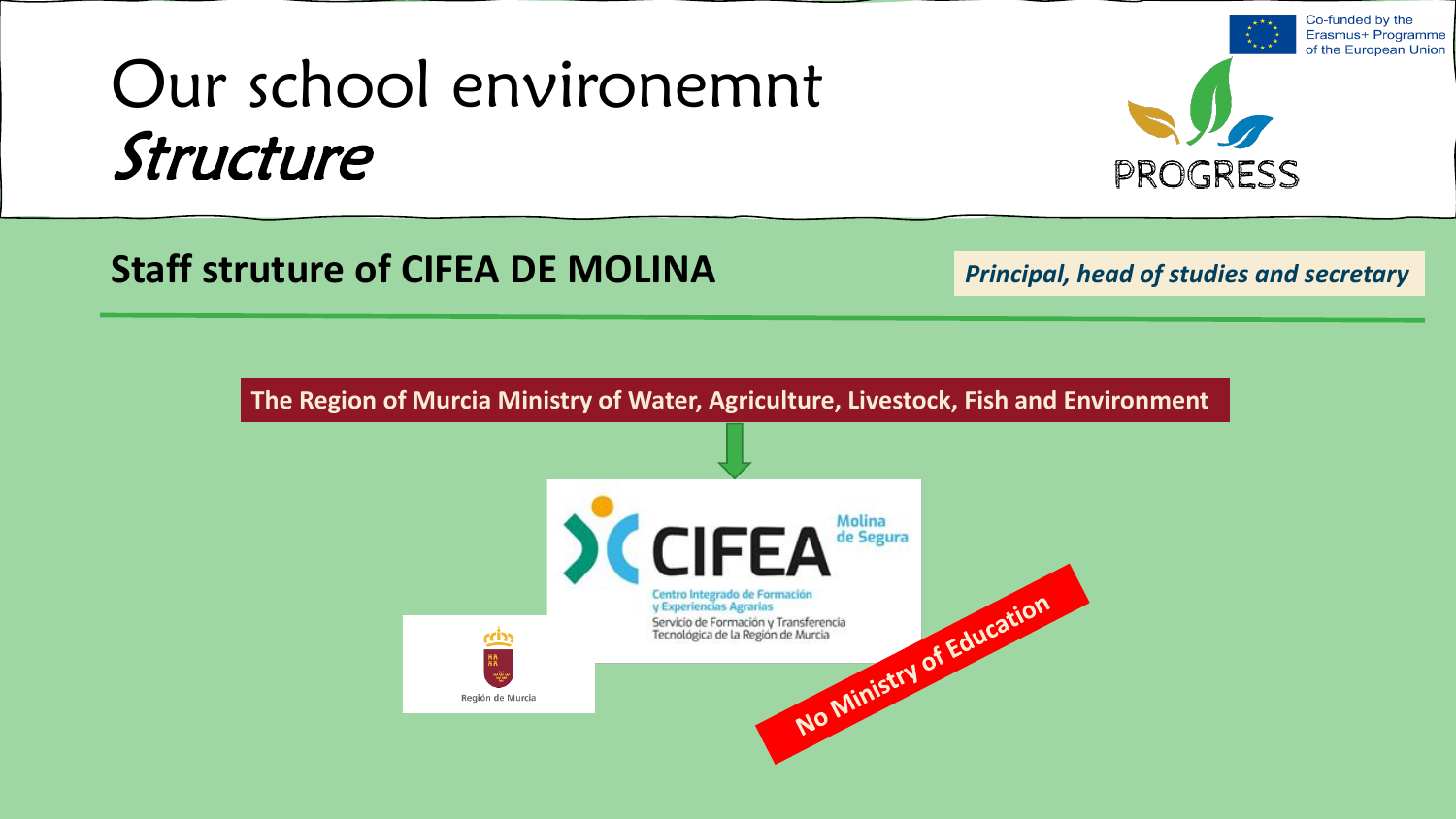## Our school environemnt Structure



Co-funded by the Erasmus+ Programme

### **Teaching struture of CIFEA DE MOLINA**

Región de Murcia

*head of department, mentor and teachers*

**The Region of Murcia Ministry of Water, Agriculture, Livestock, Fish and Environment**

**The Region of Murcia Ministry of Education and Culture**



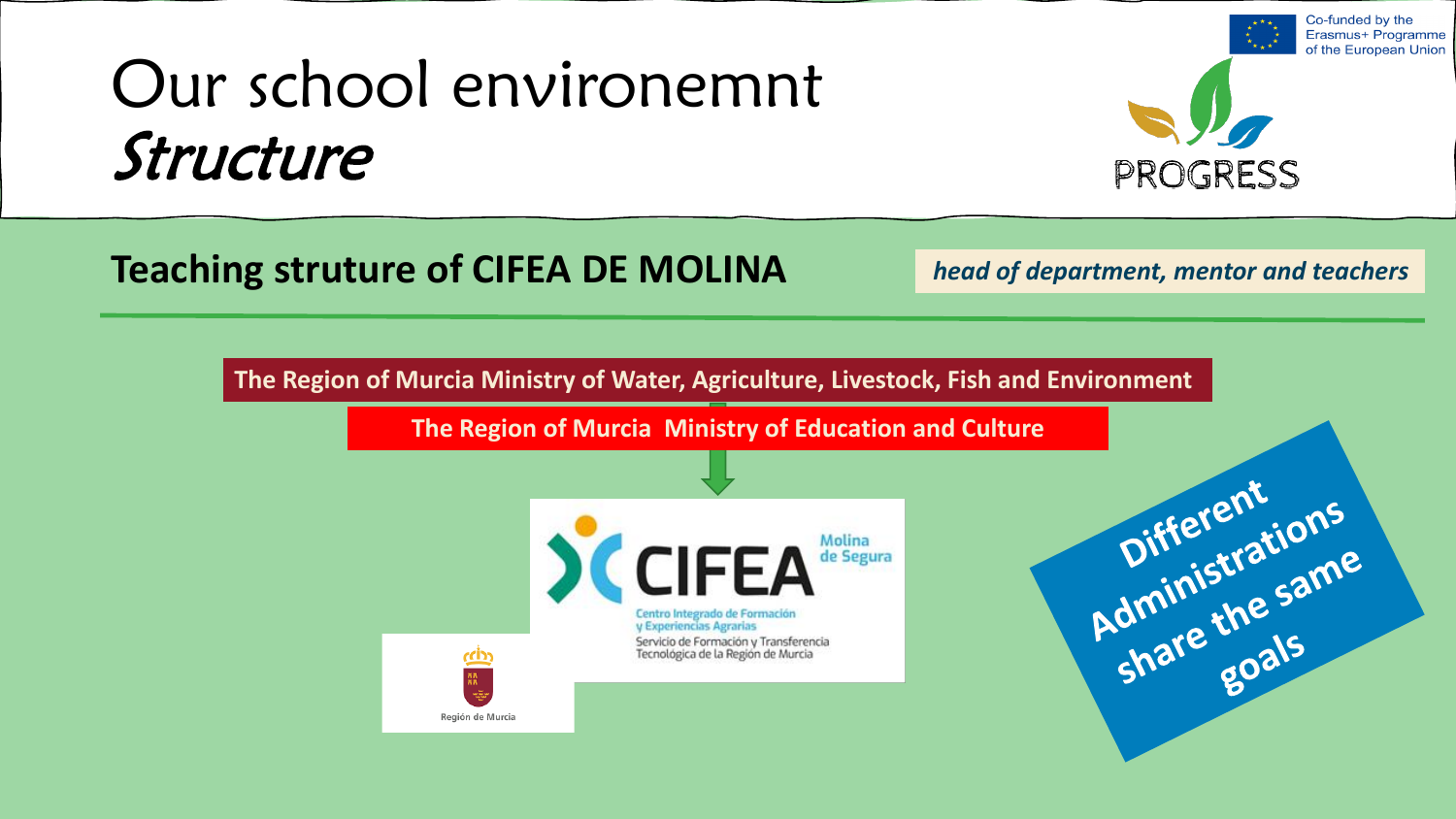## Our school environemnt Courses offer



Co-funded by the Erasmus+ Programme

**Courses offer and students target groups**

**Vocational education VET** 

*Students from the secondary and high school*

**Vocational training for employment (occupational training)**

*Unemployed*

**Subsidize training programme (continuous training)**

*Professionals related to the farming activity*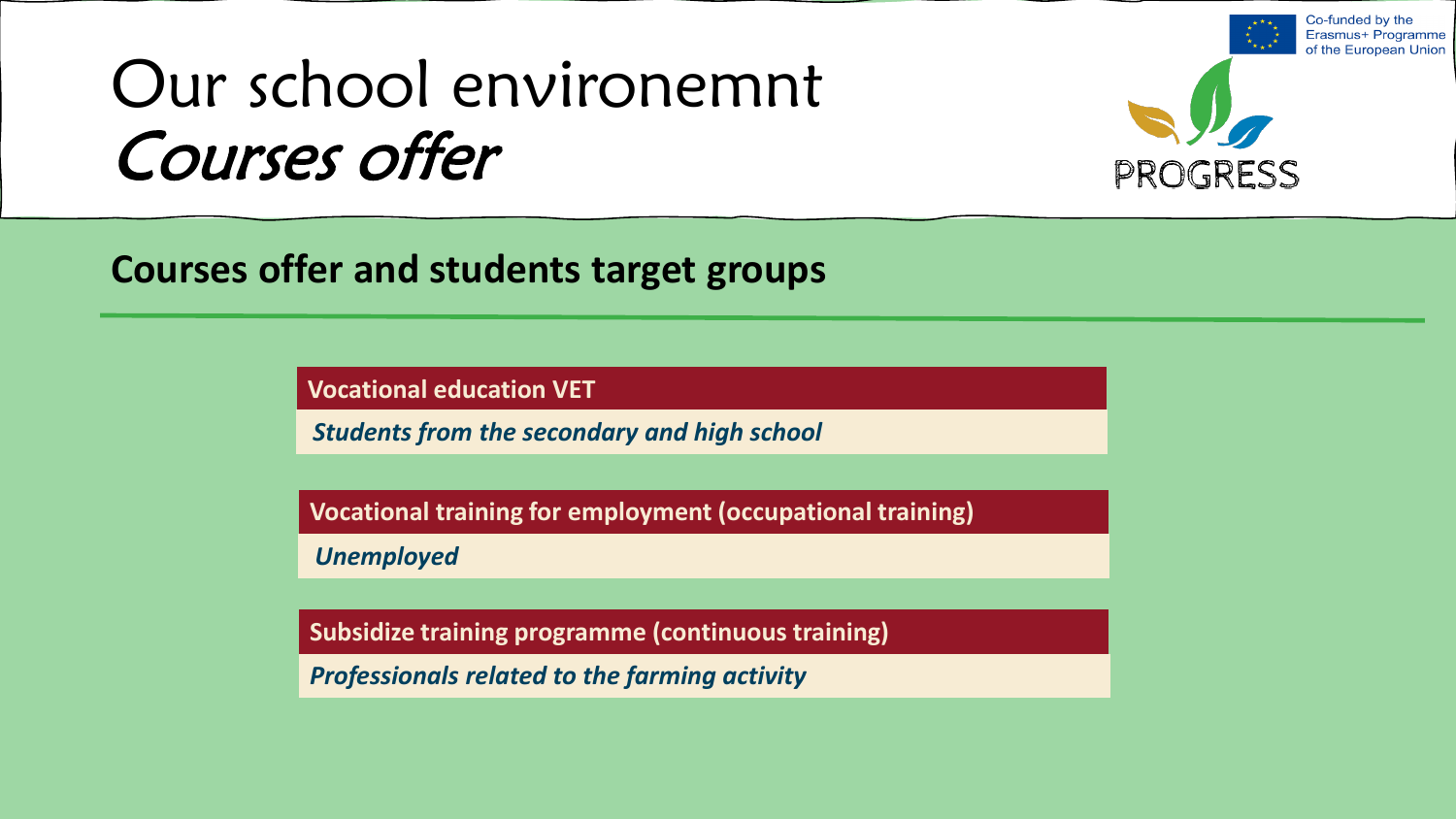## Our school environemnt Courses VET



Co-funded by the Erasmus+ Programme

#### **Vocational education (VET)**

*Target group: students from secondary and high schools + life long learners* 

*Food Industry FAMILY* 

**Medium degree: Manufacture of food products (EQF 3)**

**Higher degree: Processes and Quality in the food industry (EQF 4)**

*Security and Environment FAMILY* 

**Higher degree: Education and Environmental control (EQF 4)**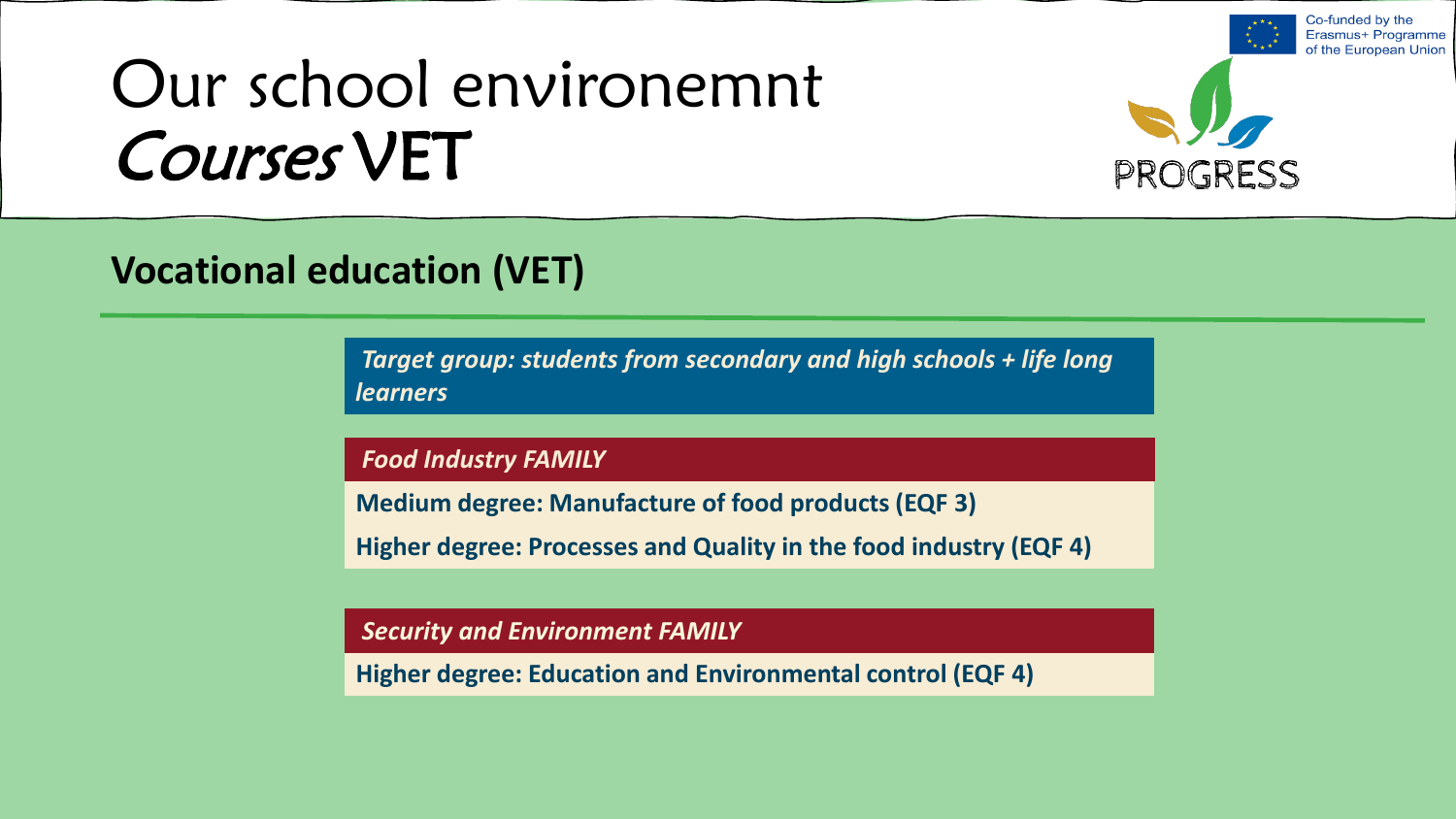## Our school environemnt Courses occupational training



Co-funded by the

#### **Vocational training for employment**

*Target group: Life long learners + unemployed*

#### **S.E.F. (\*) Courses (90 hours)**

*Drones applied to agriculture*

*Design and implementation of vertical gardens*

(\*) S.E.F. Regional Employment and Training Service

#### **Certificates of professionalism**

*Production techniques in Aquaponics Manufacture of canned vegetables (480 hours) Environmental management (330 hours)*

> *Auxiliary activities in nurseries, gardens and garden centres (330 hours)*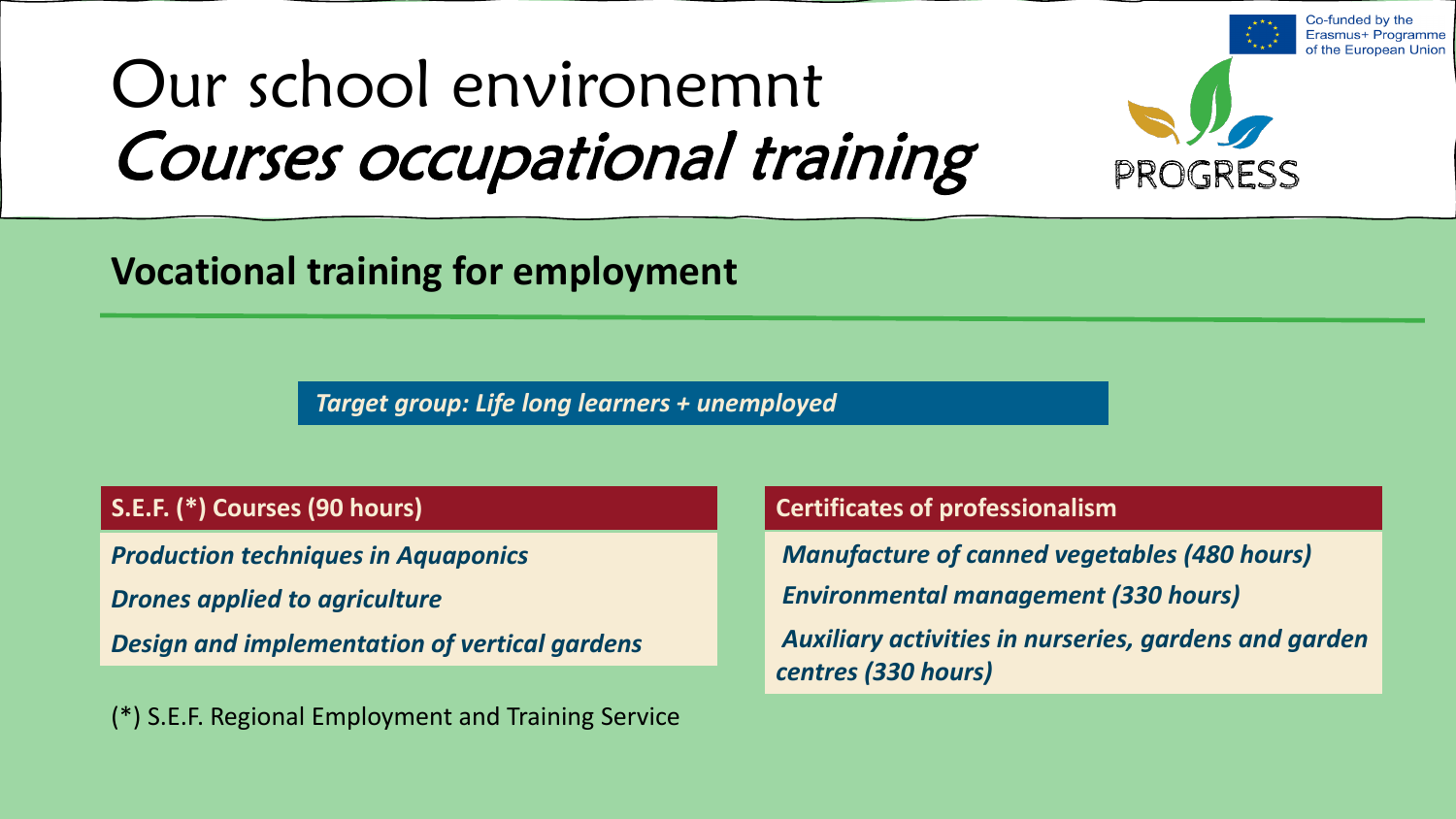## Our school environemnt Courses continuous training



#### **Subsidize training program (rural development program RDP)**

*Target group: Life long learners related to farming activity*

**Face to face and online courses**

**EUROPEAN UNION** European Regional Development Fund

Co-funded by the

*APPLICATION OF GEOGRAPHICAL INFORMATION SYSTEMS IN THE FIELD OF AGRICULTURE (120 hours)*

*HUNTING MANAGEMENT COURSE (20 hours)*

*BEEKEEPING INCORPORATION (25 hours)*

*INCORPORATION OF FRUIT AND CITRICULTURE (55 hours)*

*MANIPULATOR OF FOOD PROCESSING SECTOR AND RESTORATION IN THE RURAL ENVIRONMENT (10 hours)*

*…. And much more*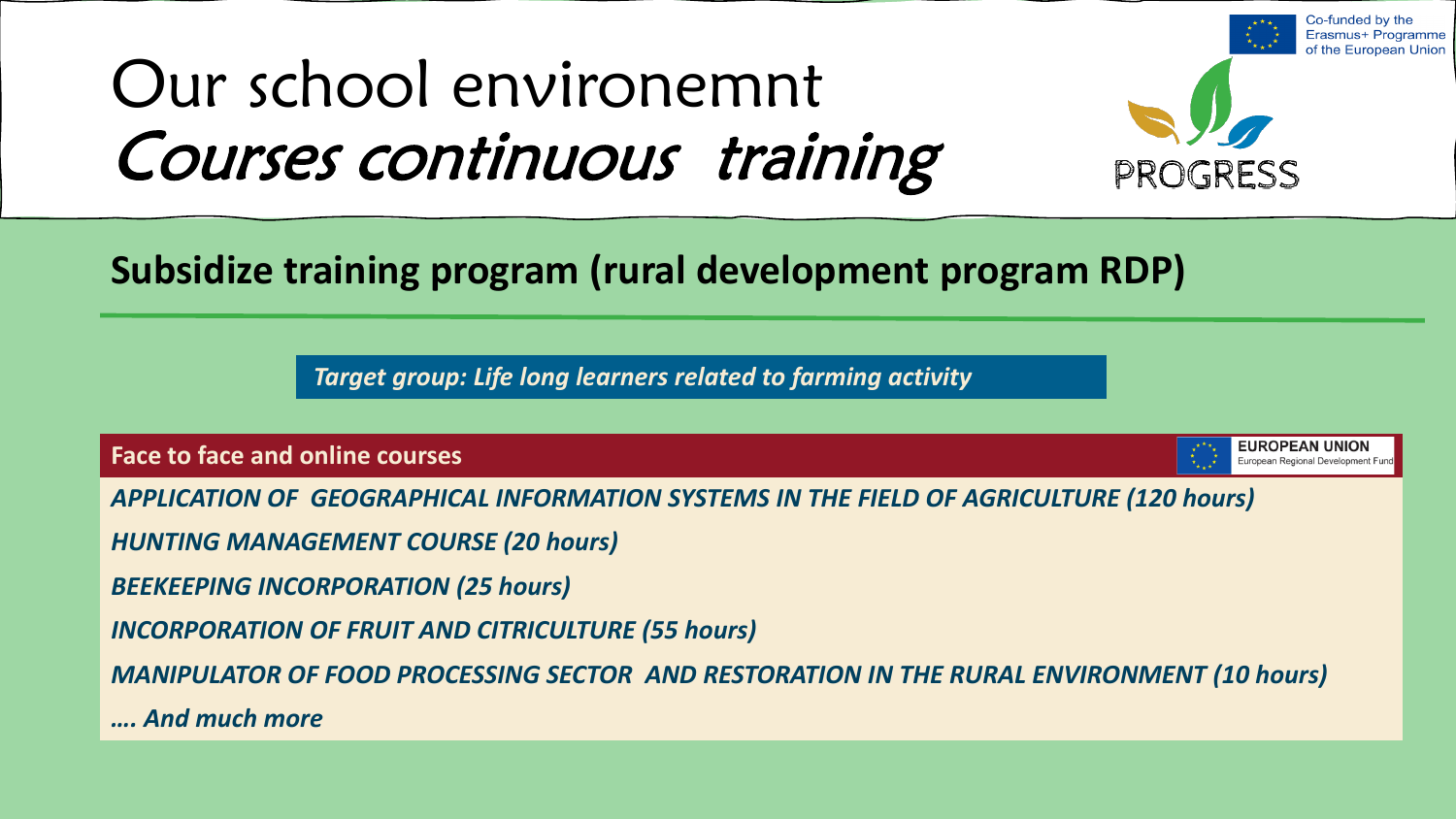

Co-funded by the

### **Students Enrolments (total number of students by year)**

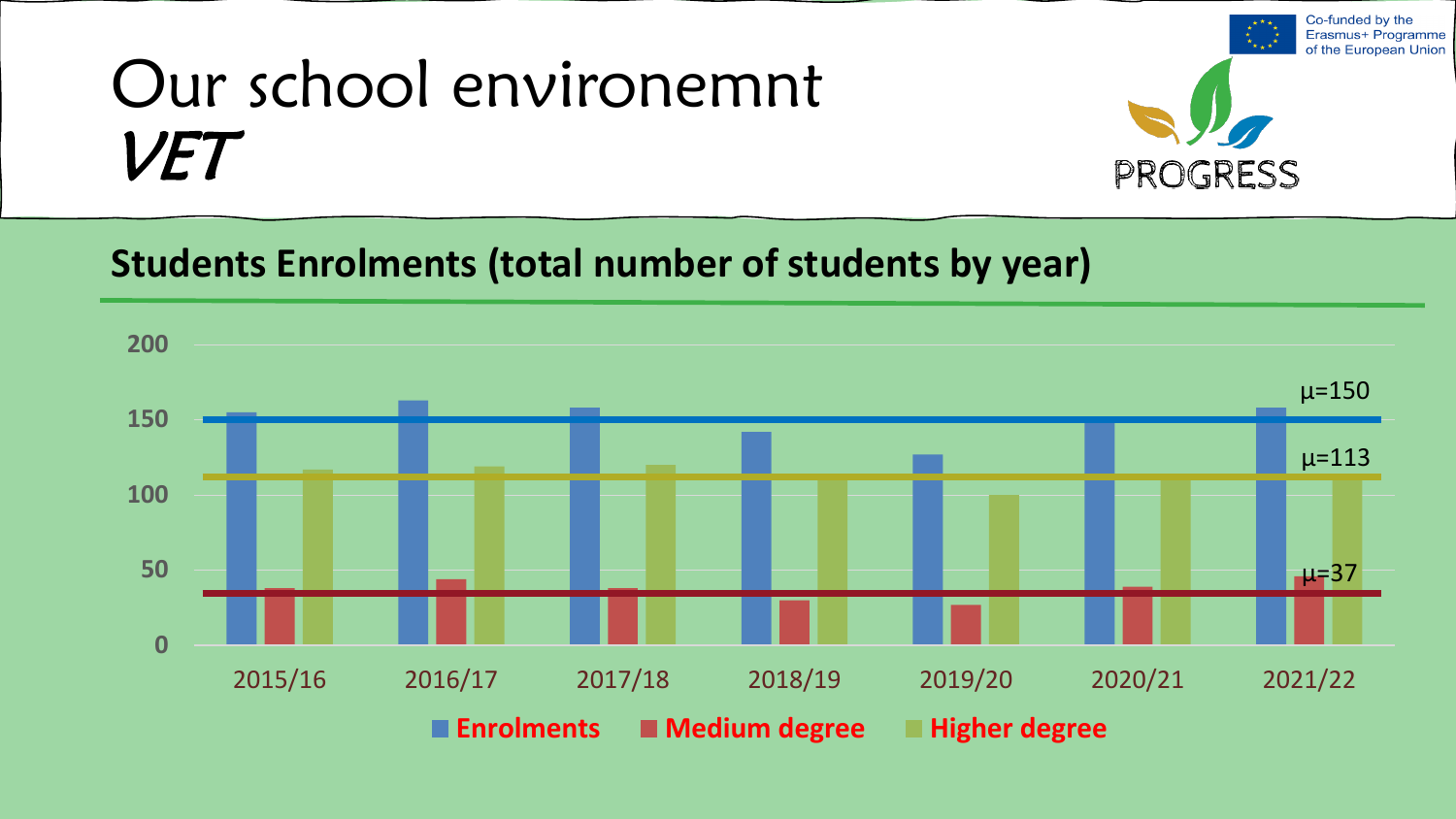

Co-funded by the

#### **Students Enrolments (per cent of variations with respect to the average)**

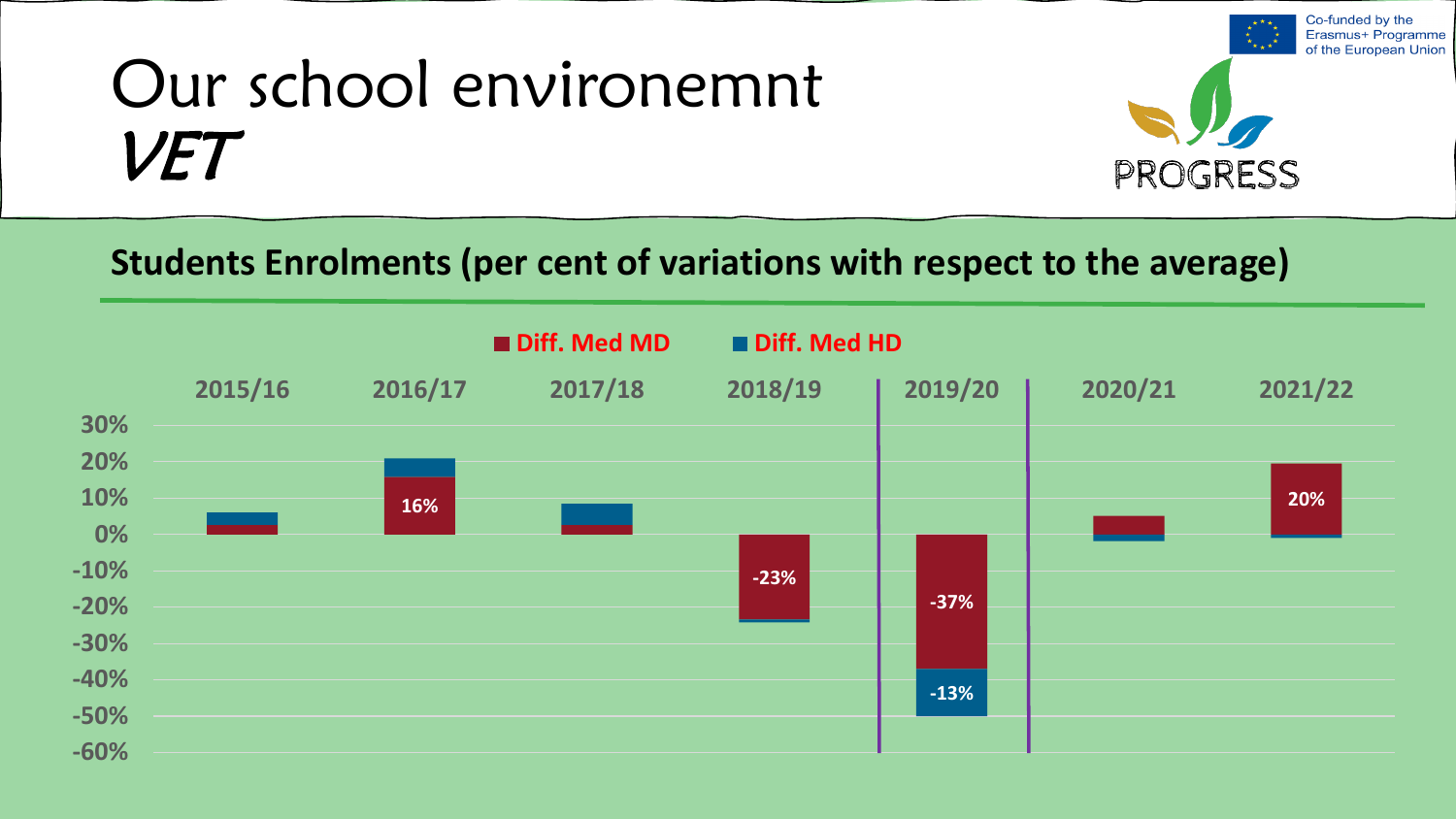

Co-funded by the

the European Union

#### **Students Enrolments Conclusions**

The number of enrolments **is more variable in MEDIUM DEGREE than in HIGHER DEGREE**.

When the enrolments fall, the figures in medium degree are worst than in higher degree.

#### Example:

**The school year 2019/20:** total enrolments fall in 23 students with respect to the period average. That means a minus 37 per cent of enrolments with respect to the average in medium degree while in higher degree represent a minus 13 per cent, 25 % less.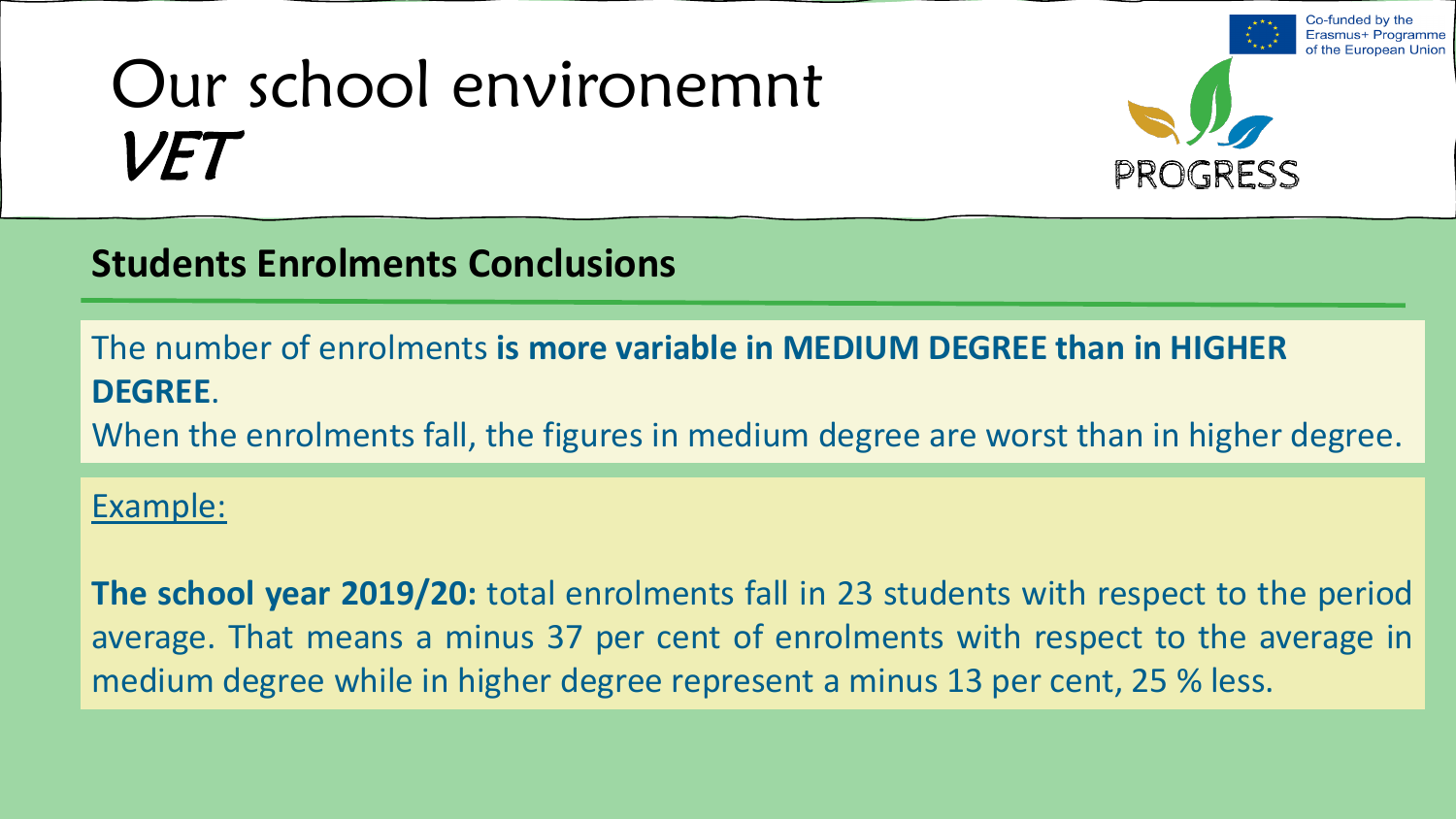

Co-funded by the

#### **Students Enrolments GOOD PRACTICES RECOMMENDATION**

*In an enrolment variability context, we need to make more efforts to attract new students in courses for low EQF levels (medium degree) than in other upper EQF levels (higher degree).*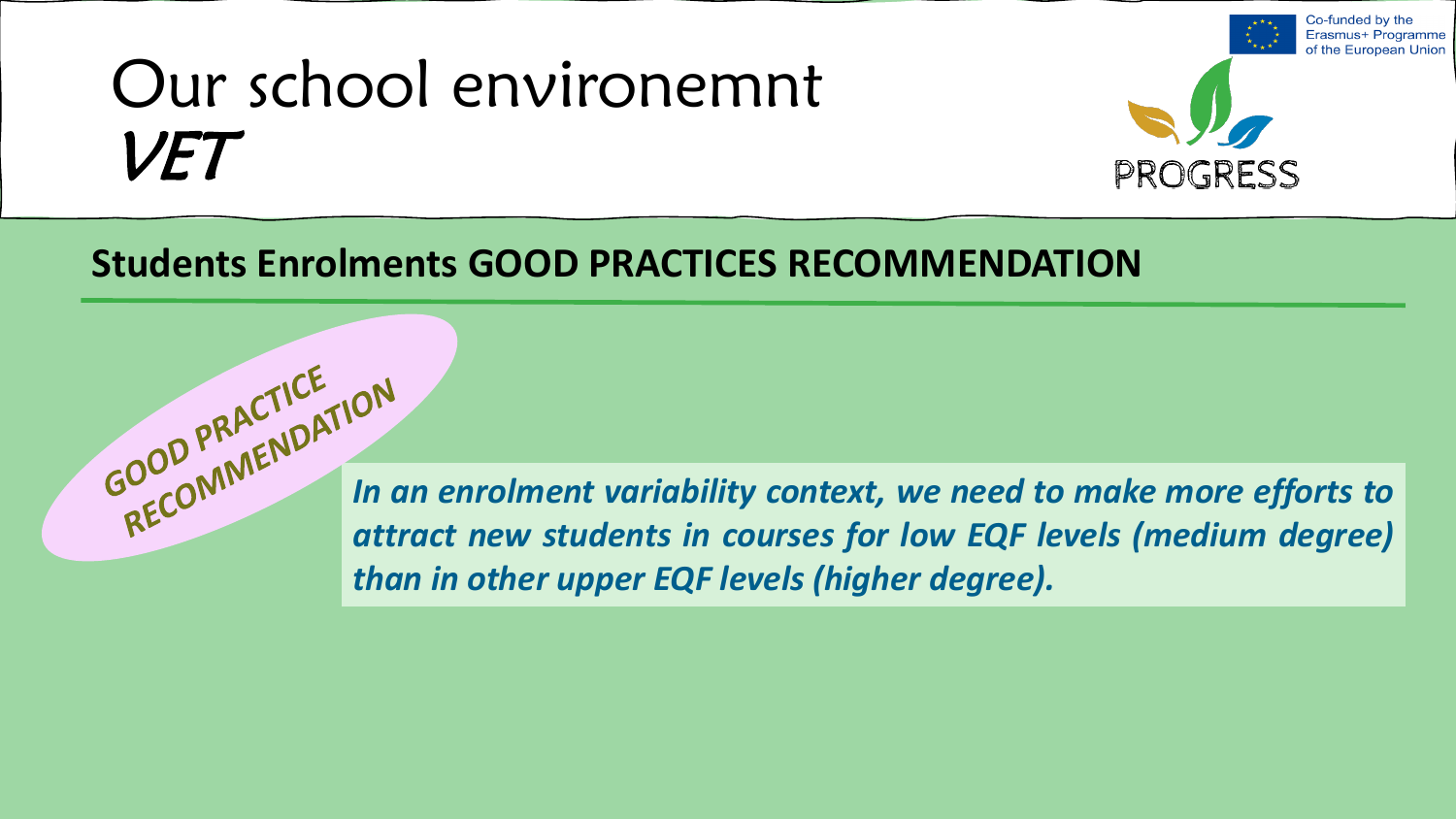

### **Students GENDER (per cent between women and men)**



In year 2021/22, the number of women studying in CIFEA DE MOLINA is higher than men **for first time in the period**

Co-funded by the Erasmus+ Programme of the European Union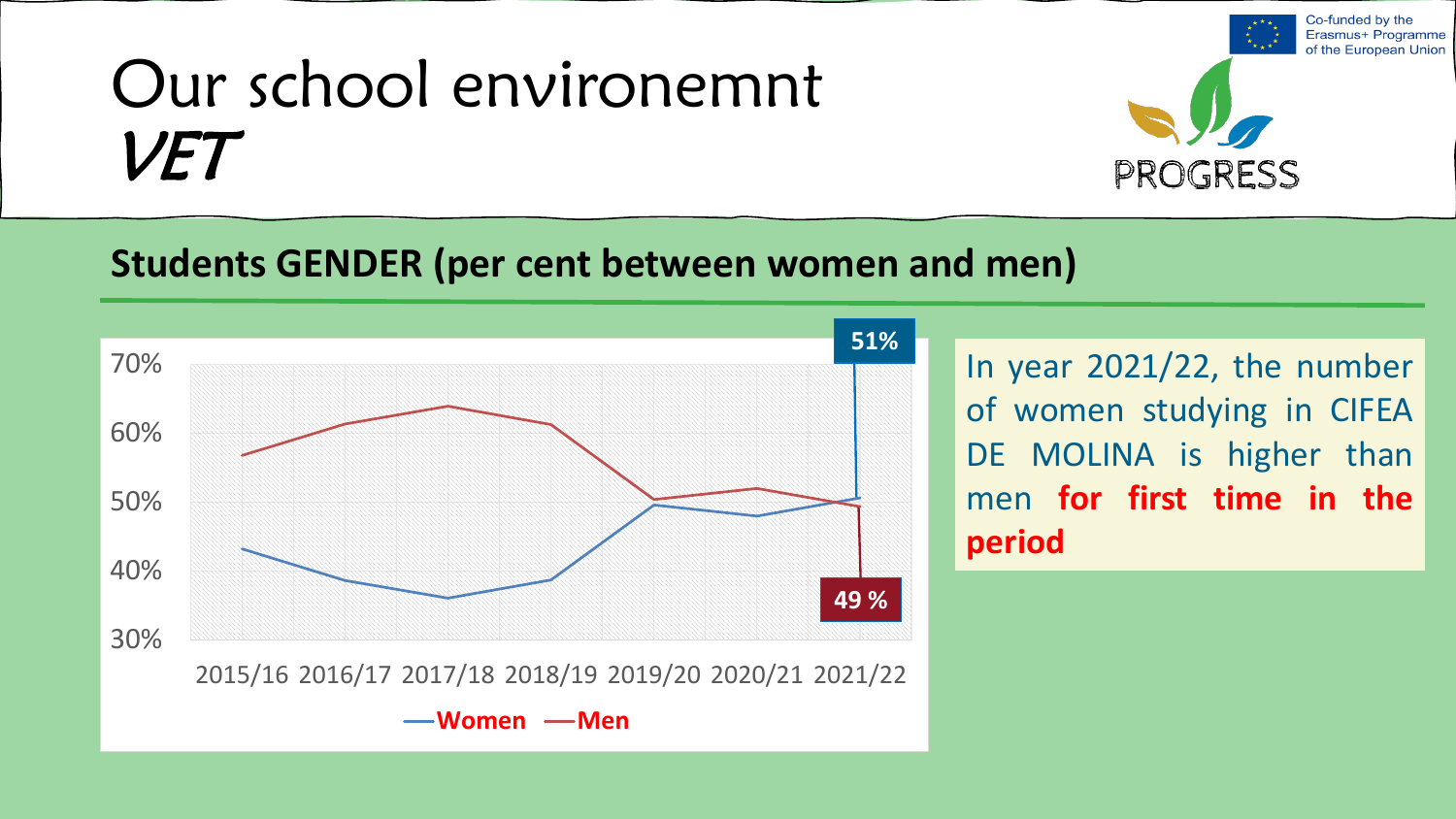

Co-funded by the

#### **Students GENDER GOOD PRACTICE RECOMMENDATION**

*GOOD* PN<sup>C</sup> *The campaigns to attract new students must be designed and are accomment to attract new students must be designed and directed towards women and men at the same time, taking care of gender equality. During the last years, the number of women enrolments is growing up faster than men. VET is attractive for women.*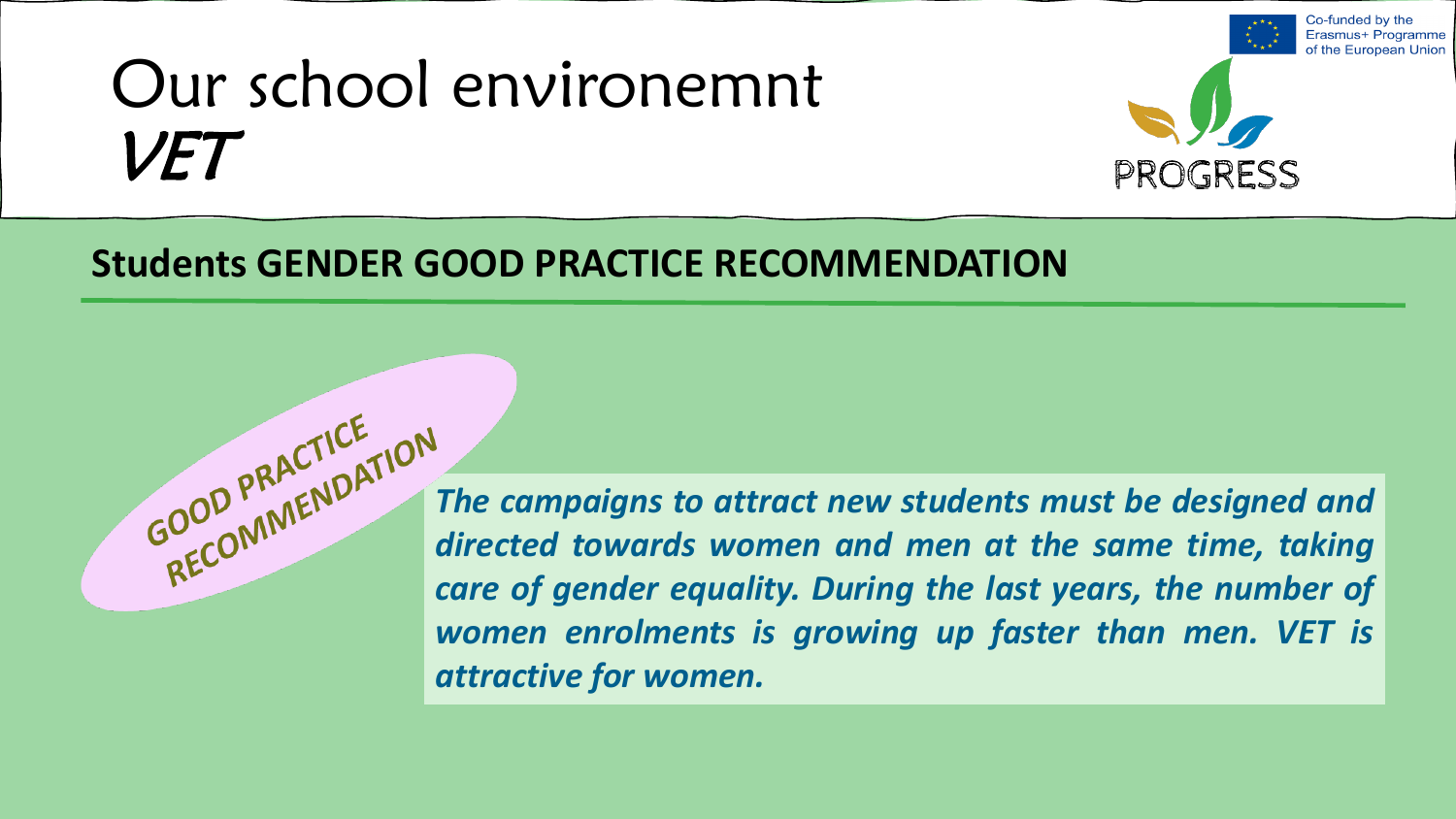

Co-funded by the

### **Students age (number of students by age)**

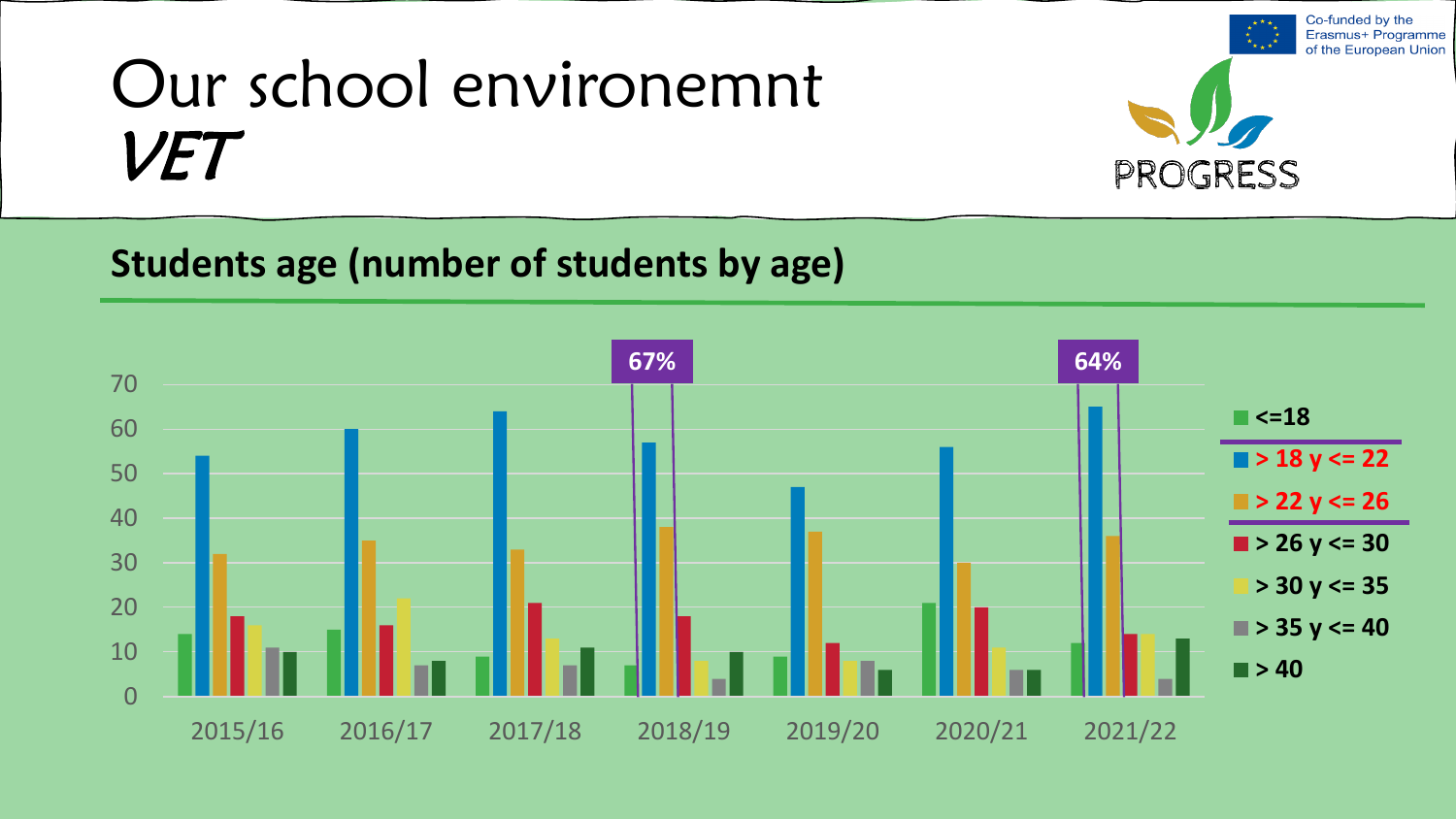

Co-funded by the

Programme

### **Students age EXAMPLE**

The rank of age with more students is between 18 and 26 years old. Inside this rank, mainly, they have an age older than 18 and younger than 22.

#### Example:

**The school year 2018/19:** 67 per cent of our students had an age between >18 – <= 26 years old. In 2018/19, the 40 % had an age between >18 - <= 22 years old.

**This school year 2021/22**, the rate between 18 -26 years old is 64 per cent, but in section 18 - 22 the figure is 41%.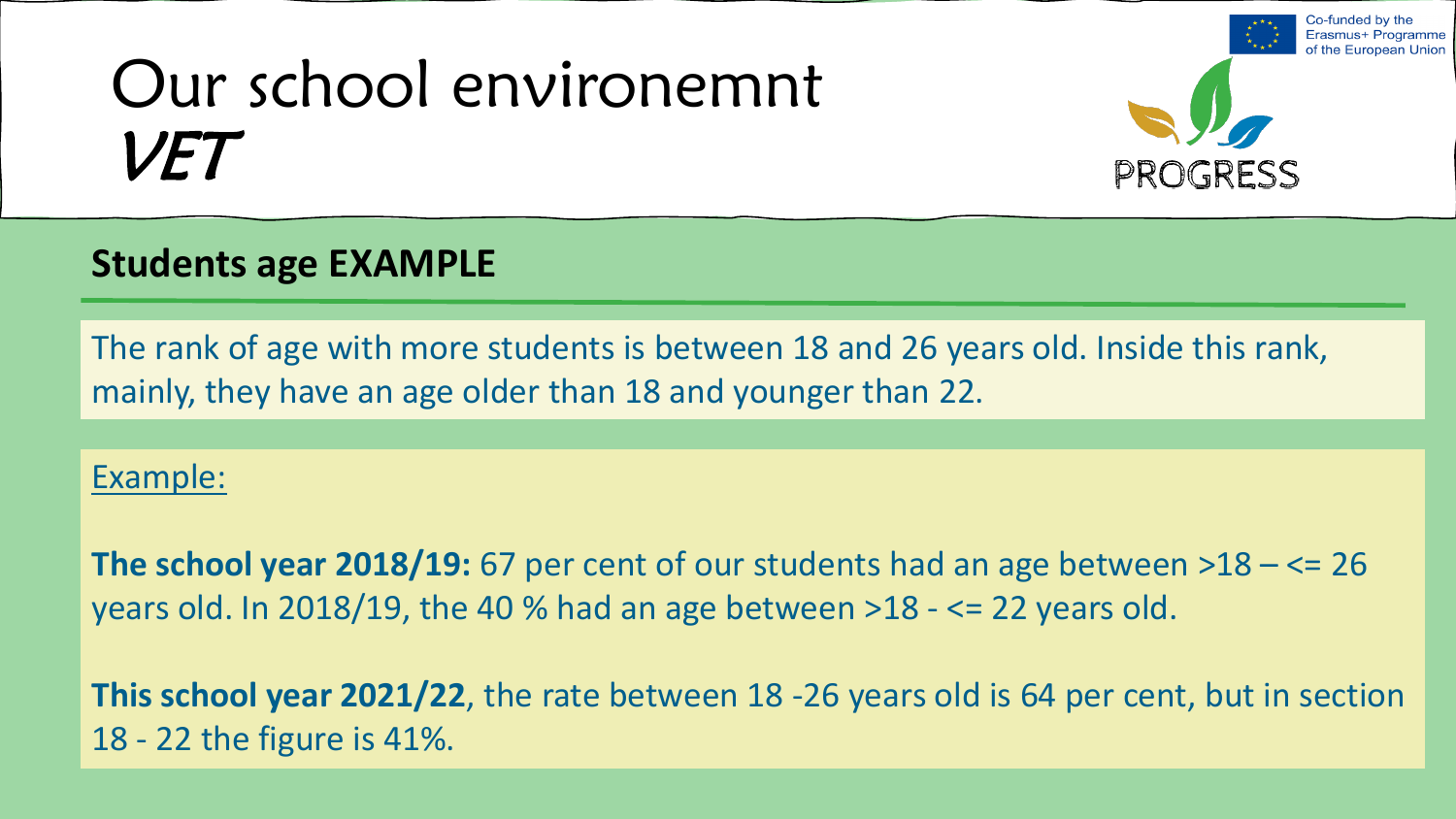

Co-funded by the

#### **Students age GOOD PRACTICE RECOMMENDATION**

*Our target group must have an age between 18 – 26 years old and the actions of dissemination must use communication channels for young people. which is a metally dissemination must* use<br> *RECOMMENT We need to offer online lessons (not all) but it´s important to open this* 

*possibility with some lessons or activities (audio-visual & online teaching materials)*

*Activities must be directed to sustainability and equality issues*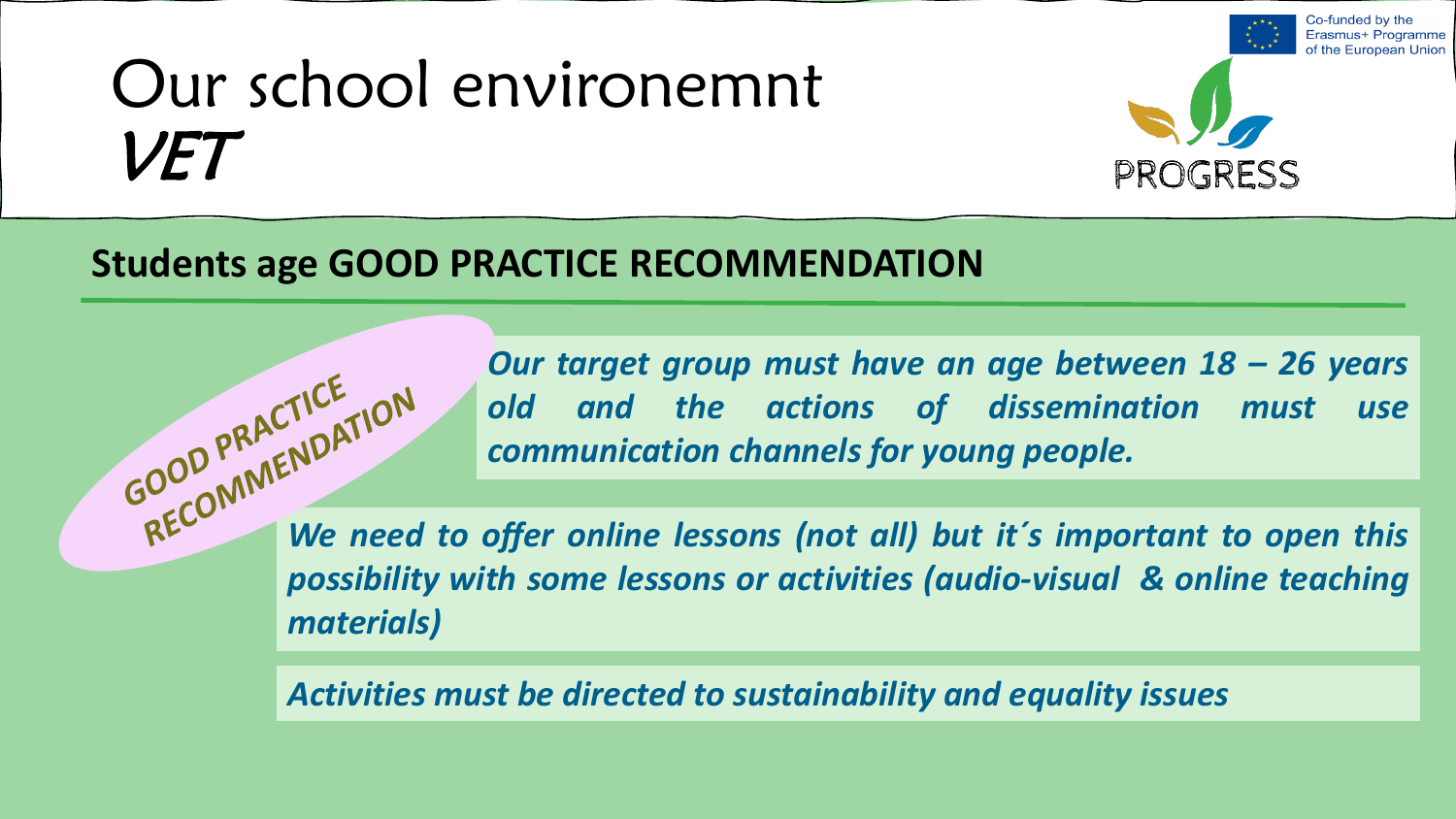

#### **Students nationality (% of foreigners students with respect to Spanish)**

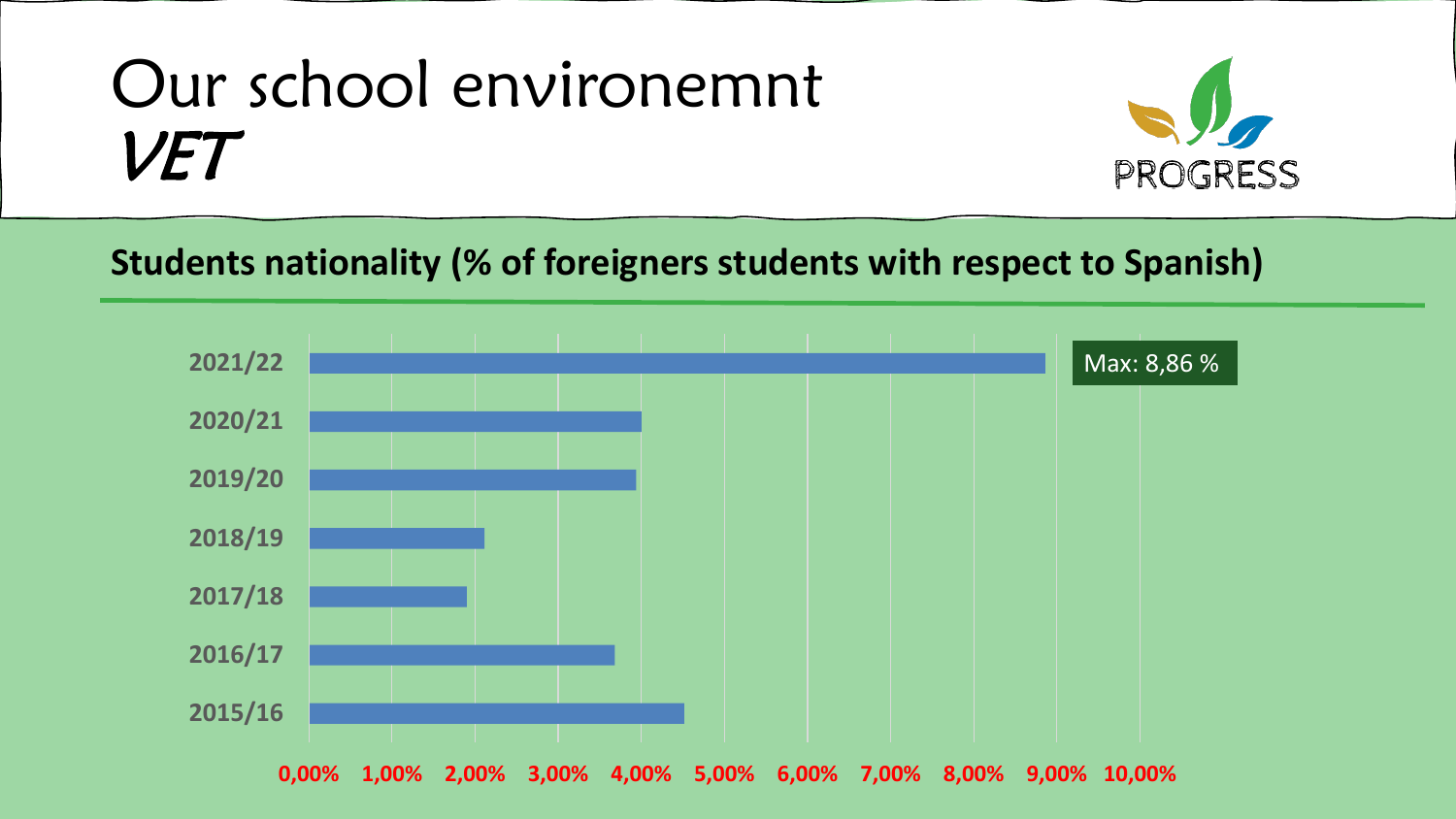

Co-funded by the

#### **Students nationality (natioanlities)**

| year    | Spanish | foreign | % foreigners | <b>EUROPE</b>  | South<br><b>Americans</b> | Africa |
|---------|---------|---------|--------------|----------------|---------------------------|--------|
| 2015/16 | 148     |         | 4,52%        |                | 5                         |        |
| 2016/17 | 157     | 6       | 3,68%        | $\overline{2}$ | $\overline{2}$            |        |
| 2017/18 | 155     | 3       | 1,90%        | $\overline{0}$ | 3                         |        |
| 2018/19 | 139     | 3       | 2,11%        | $\overline{2}$ |                           |        |
| 2019/20 | 122     | 5       | 3,94%        |                | 4                         |        |
| 2020/21 | 144     | 6       | 4,00%        | $\overline{0}$ | 6                         |        |
| 2021/22 | 144     | 14      | 8,86%        |                | 8                         |        |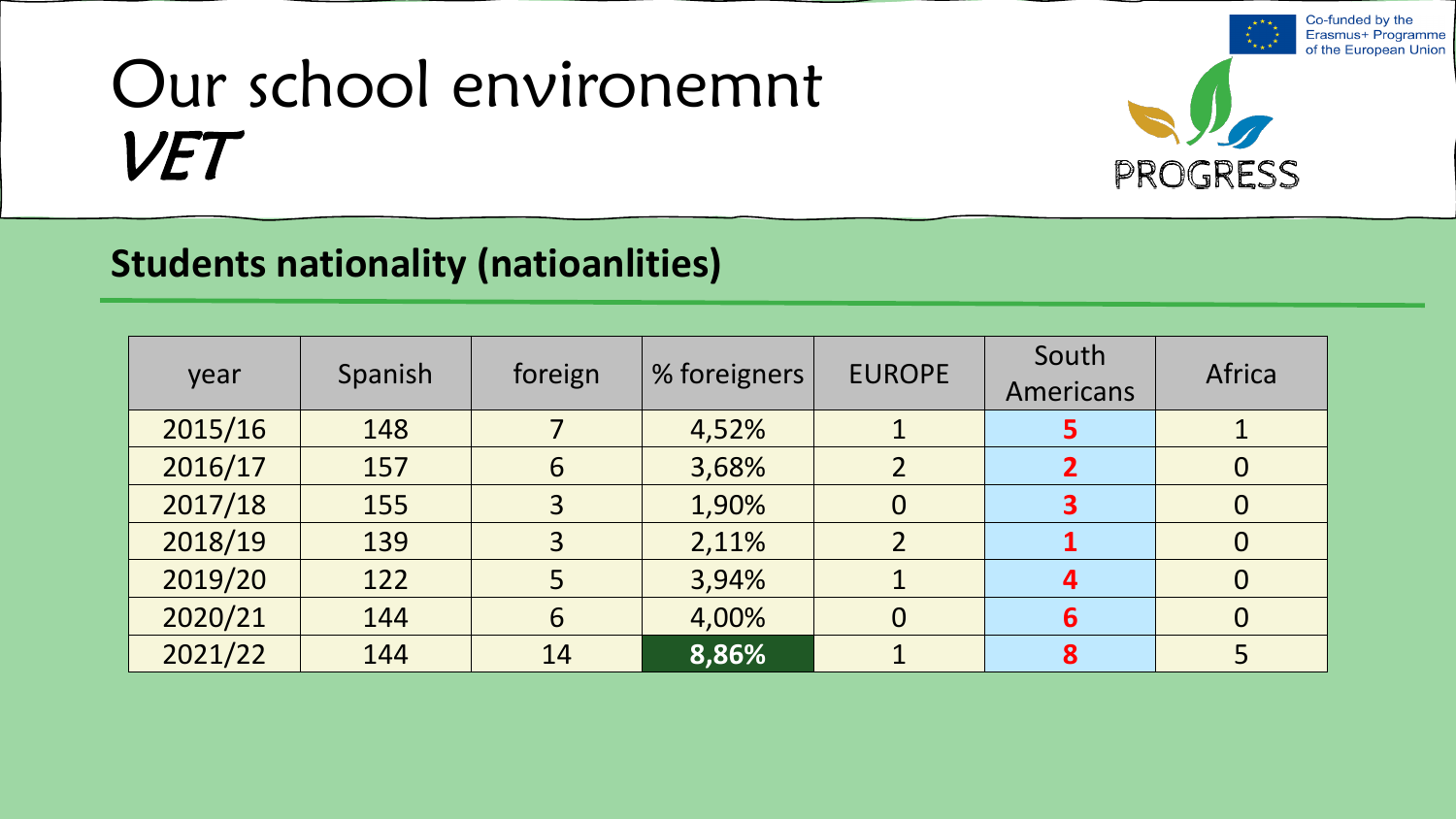

 $\infty$ -funded by the

### **Students nationality EXAMPLE**

The number of foreigner students has increased in the last two years. Most of them are from South America (Colombia, Ecuador & Venezuela). The last year, the number of students from Morocco it´s higher than other nationalities.

#### Example:

**The school year 2021/22:** there are 8,86 % of foreigner students and in number of foreigner students, it´s almost double than last year.

**This school year** there are 5 students from Morocco and 8 from South America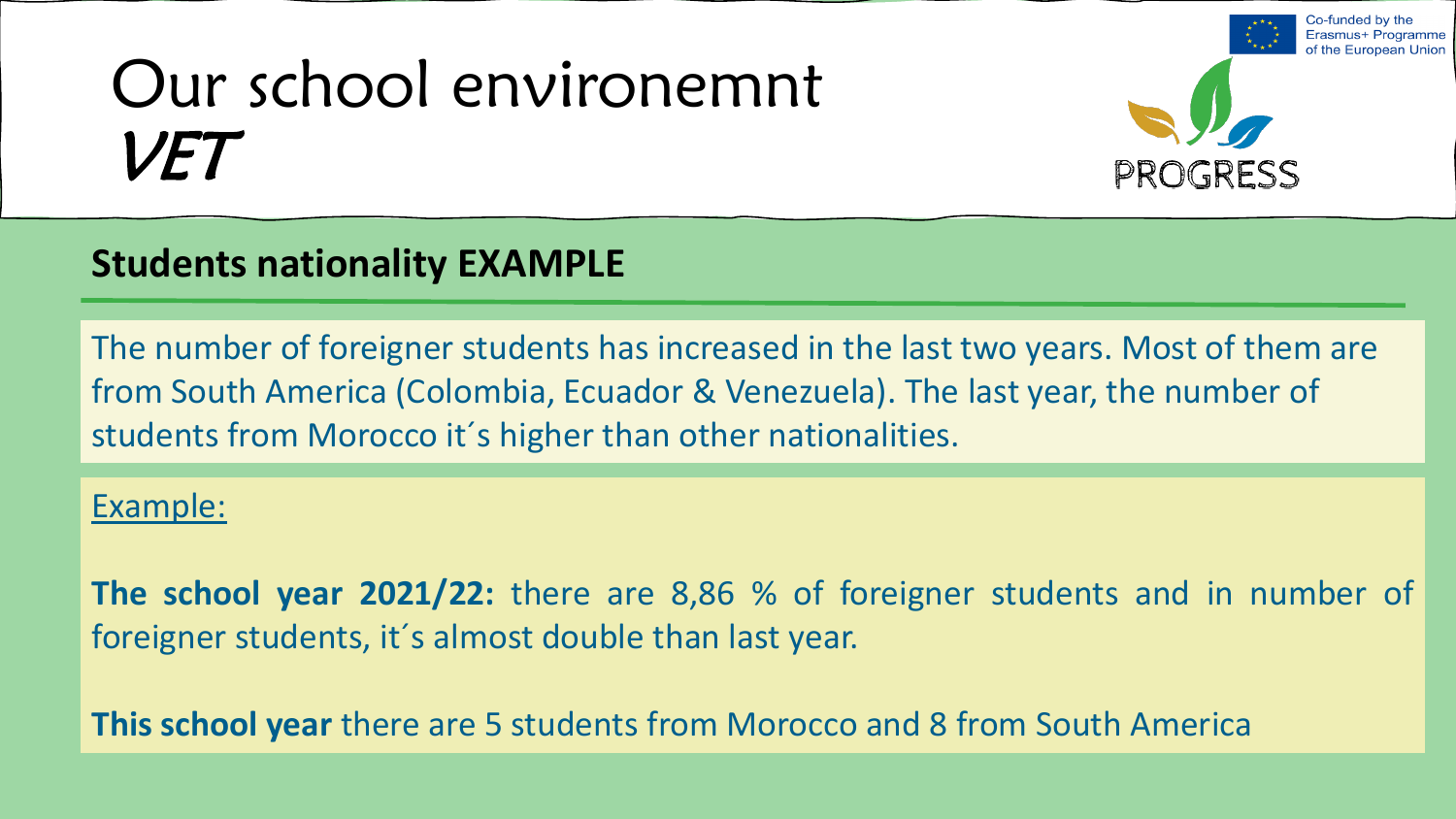

Co-funded by the

the European Union

#### **Students nationality GOOD PRACTICE RECOMMENDATION**

*We need to increase the efforts to attract foreign students to VET. Our school must be an space for social integration and we need to increase skills to work in multicultural teams.*



*Also, we have many students that they born in other countries but they have Spanish nationality.*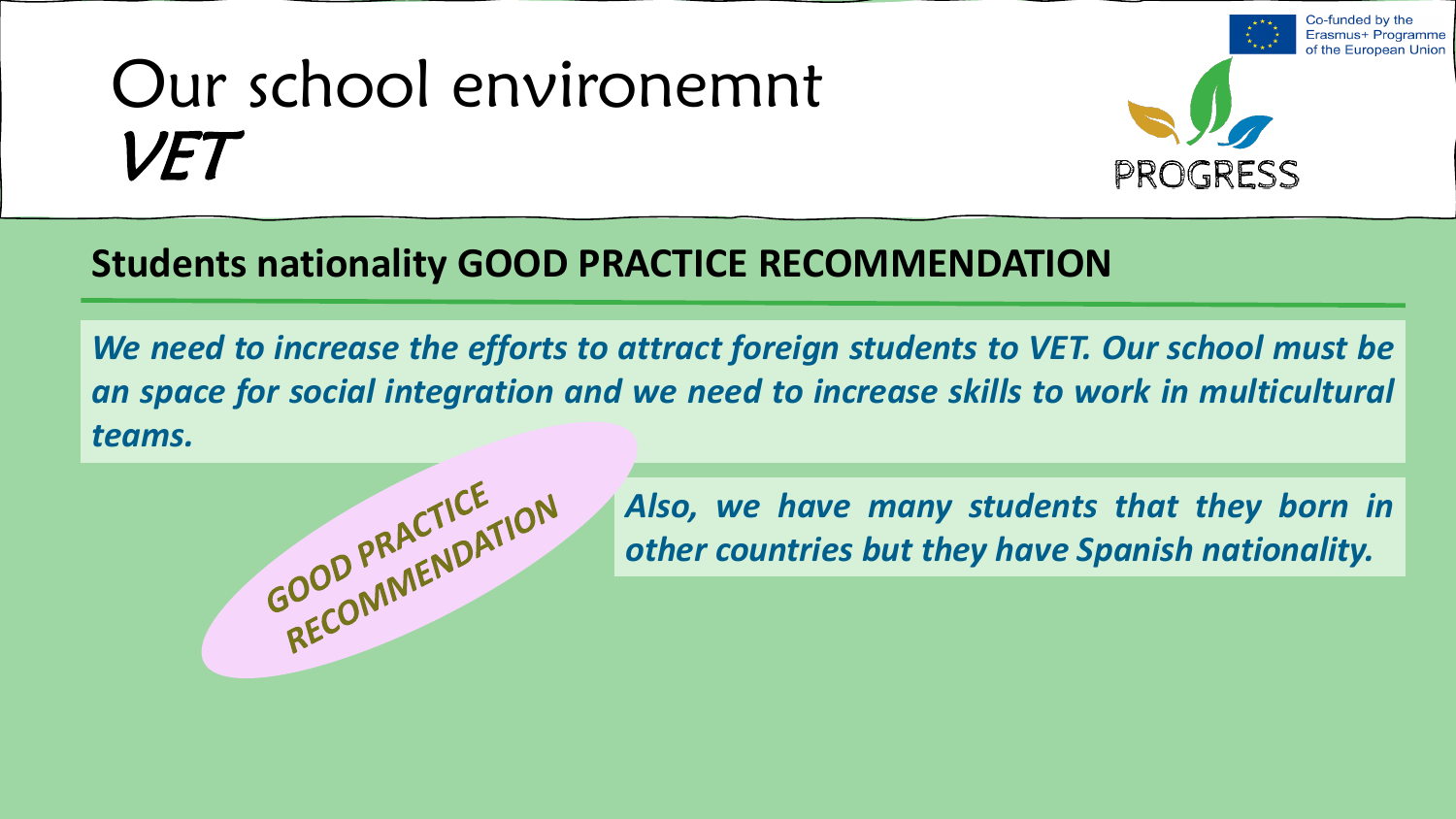

Co-funded by the

### **Social environment of Students (urban \* us non-urban)**



**(\*) We consider an urban student, the student that lives in a town with more than 40.000 inhabitants.**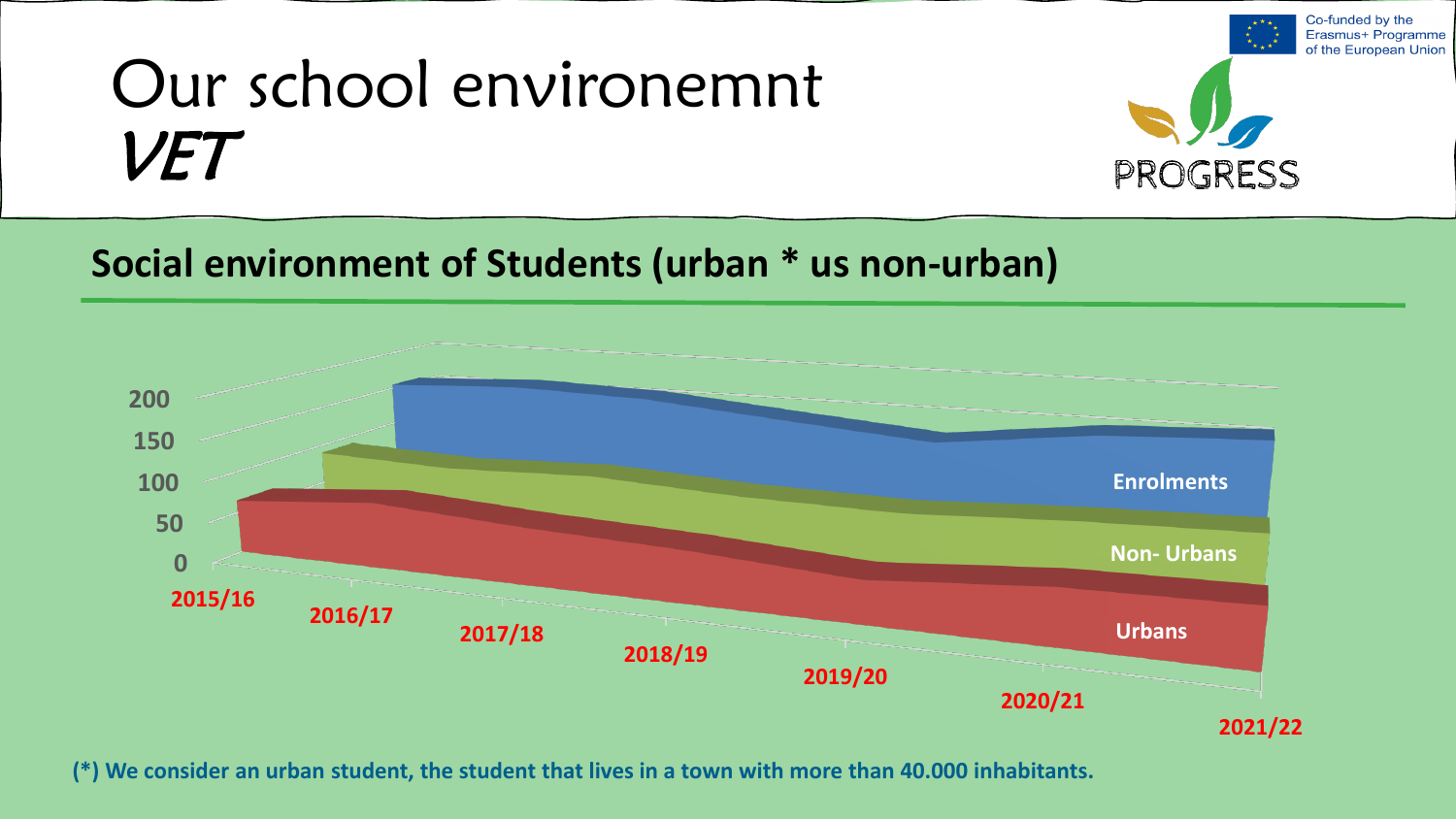

Co-funded by the

the European Union

#### **Urban us non-urban Students EXAMPLE**

The average of non-urbans students is 15% higher than urban students. When the number of enrolments drops, basically fall down in the urban students sector.

#### Example:

**The school year 2019/20:** the number of enrolments drops until 127 students (period average 150). This year only a 38 % (average 43%) were students of urban environments while this year, non-urban students were higher than media 61% (average of the period was 57%)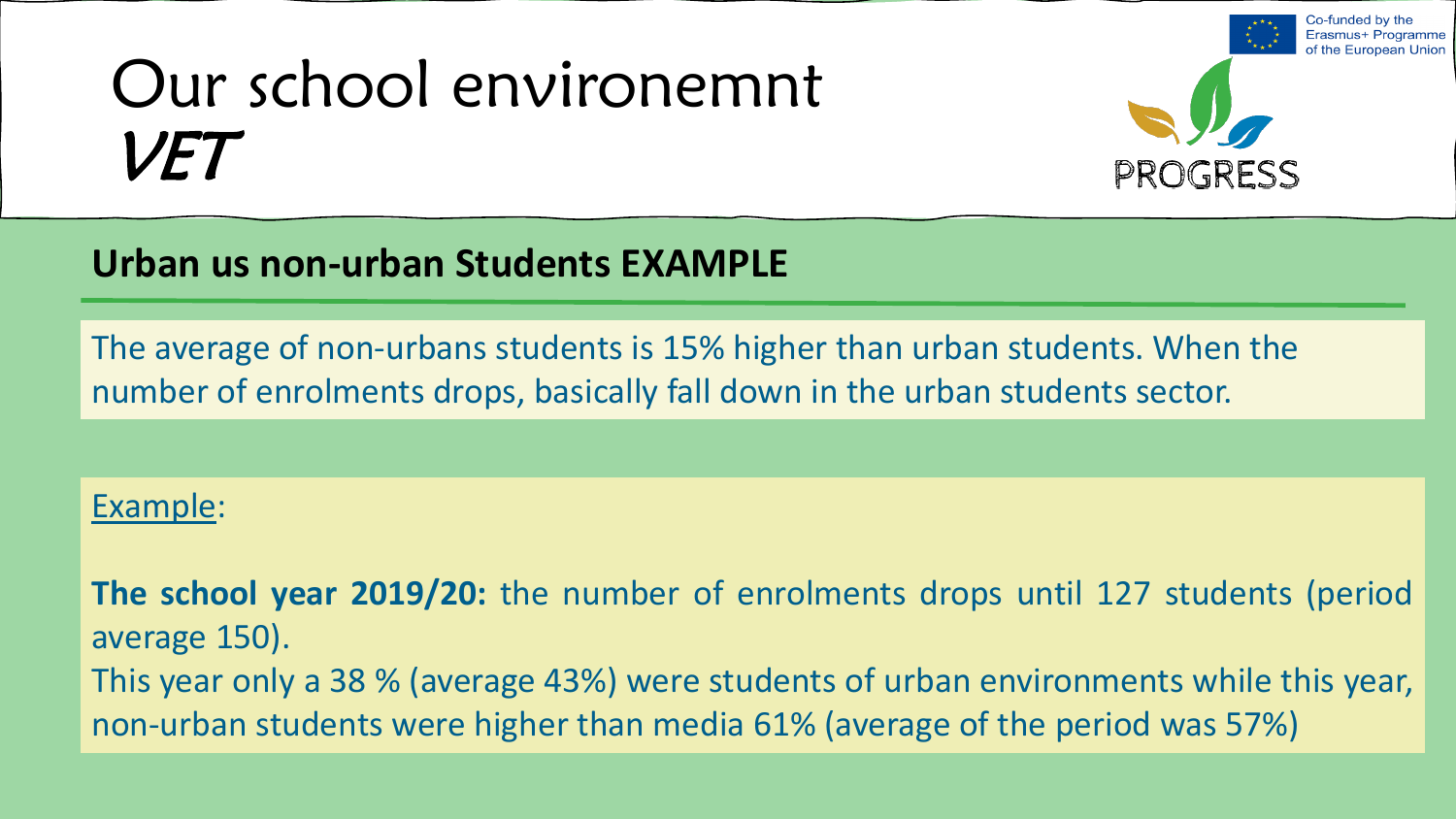

Co-funded by the

#### **Students nationality GOOD PRACTICE RECOMMENDATION**



*Students from urban areas are more unstable than students from non-urban areas.*

*In periods whit a low level of enrolments our recruitment efforts must be directed to urban students.*

*We need to made more attractive VET for students of urban areas. We have a more scope for action in urban areas than in non-urban areas.*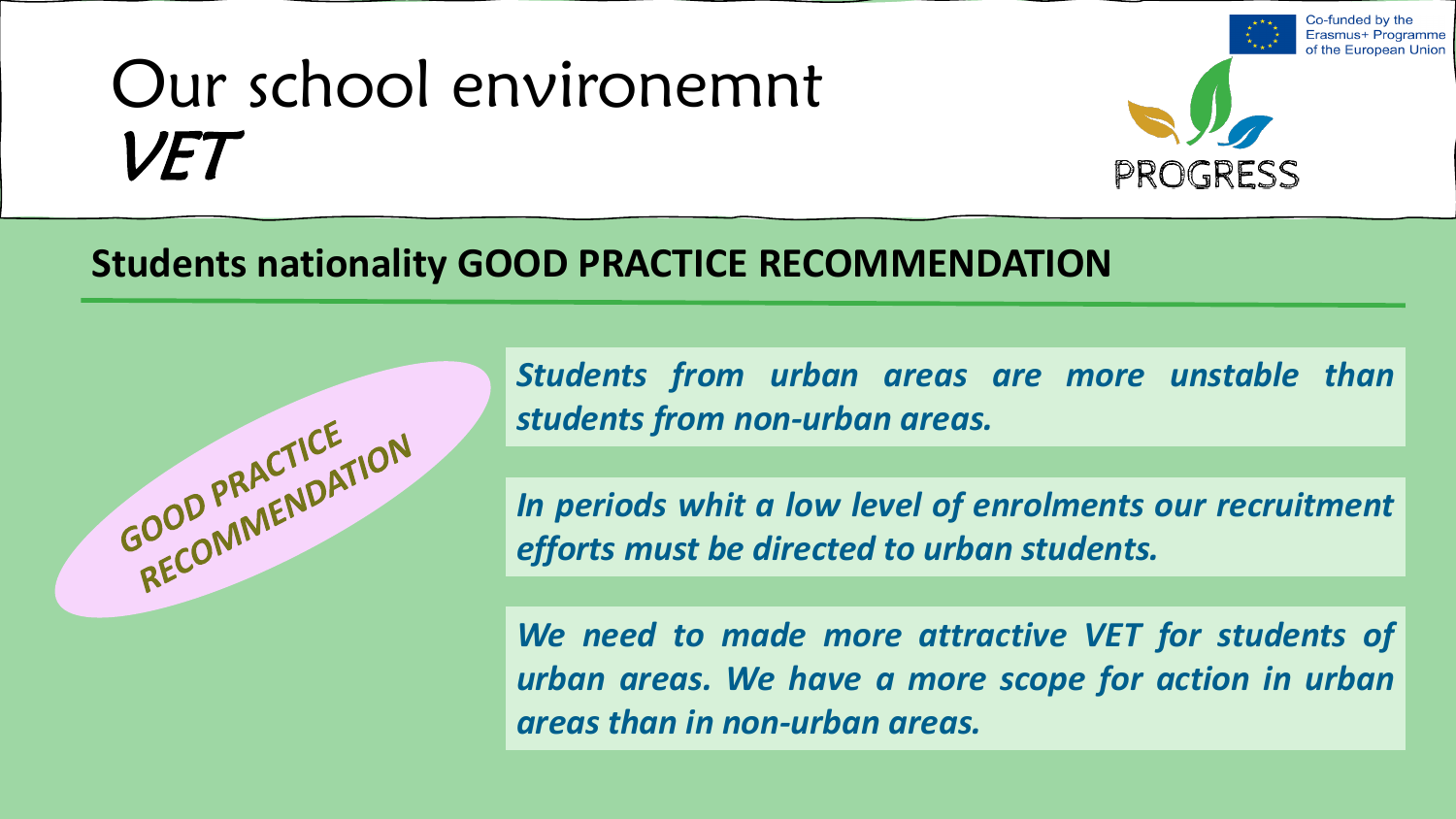

Co-funded by the

### **Courses offer year 2021 (number of course by Areas)**

| <b>AREA</b>                 | Nº courses | Nº hours |
|-----------------------------|------------|----------|
| ENVIRONMENT                 |            | 30       |
| <b>FOOD INDUSTRY</b>        | 19         | 222      |
| <b>MANAGEMENT SYSTEMS</b>   | 19         | 510      |
| <b>SAFETY</b>               | 120        | 2.693    |
| <b>LIVESTOCK</b>            | 11         | 285      |
| <b>WORK AND FOOD SAFETY</b> |            | 28       |
| FORESTRY                    | 3          | 64       |
| <b>AGRICULTURE</b>          | 41         | 662      |
| <b>WATER MANAGEMENT</b>     | 3          | 45       |
|                             | 221        | 4.569    |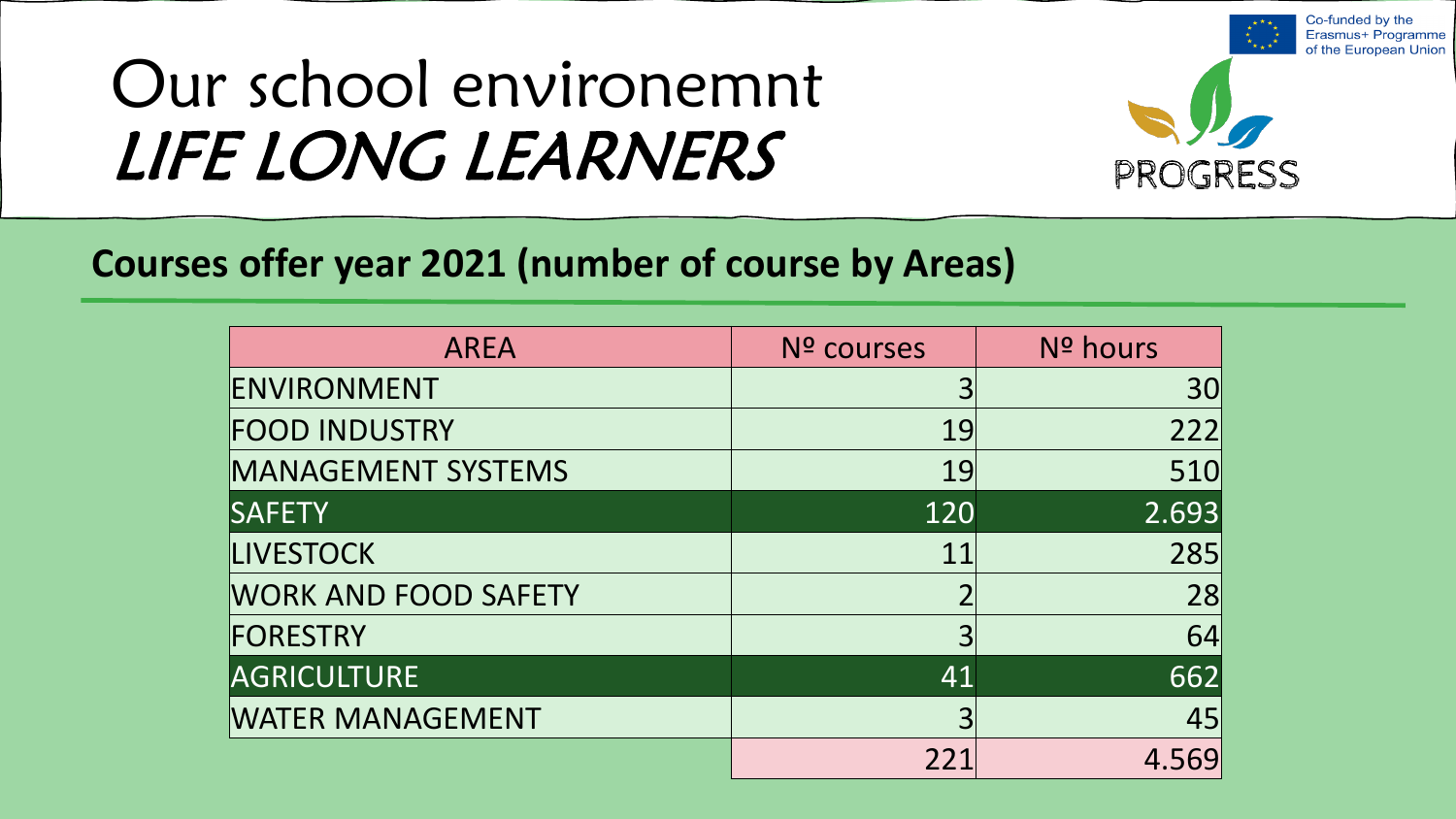

Co-funded by the

### **Courses offer year 2021 (SAFETY)**

| <b>Course sector SAFETY</b>                      | Nº hours |
|--------------------------------------------------|----------|
| Relation with professional use of pesticides (*) | 1.873    |
| Safe use of machinery                            | 515      |
| First aids in food industry                      | 285      |
| Others                                           | 20       |
|                                                  | 2.693    |

(\*) face to face and online courses.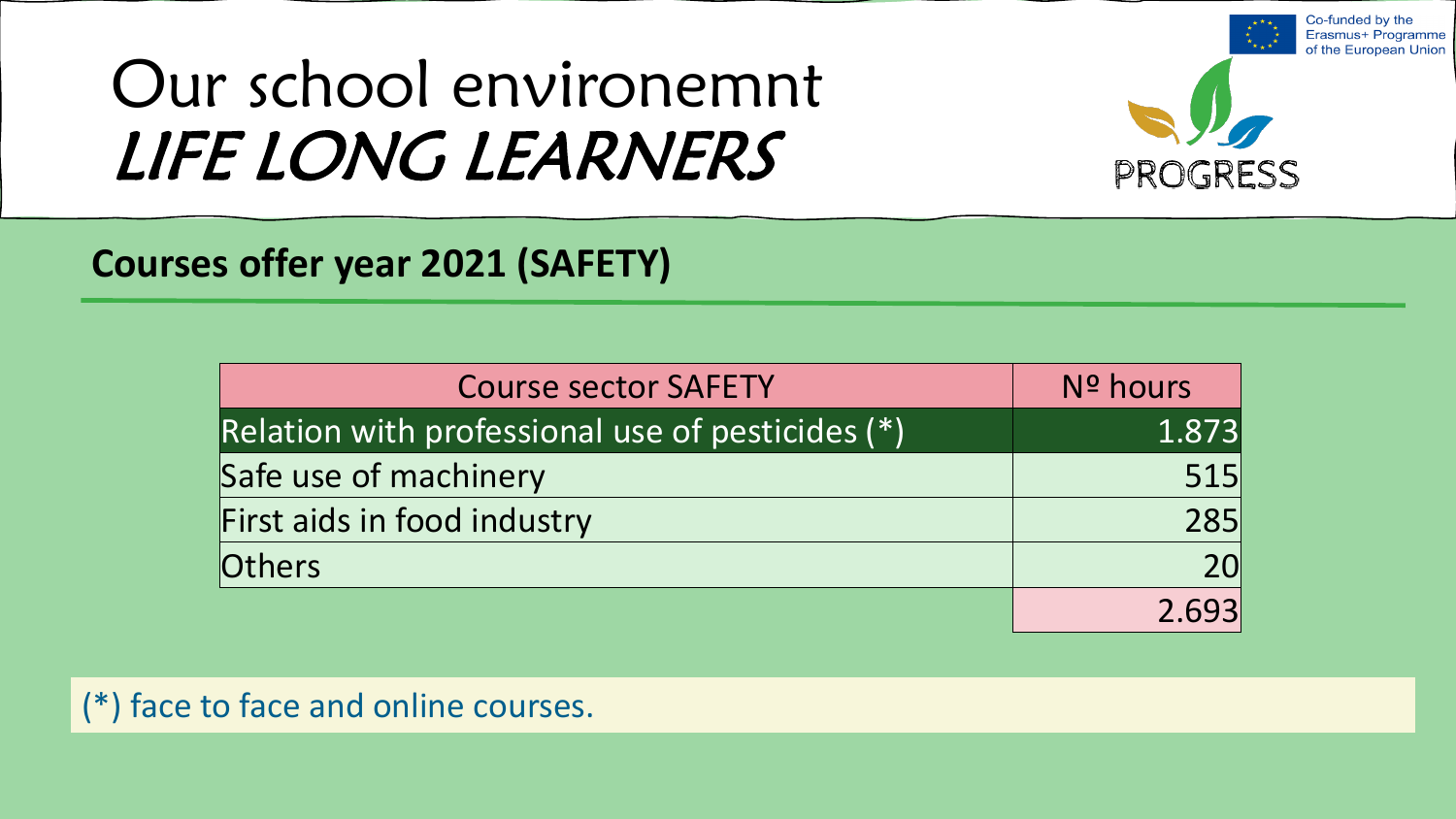

Co-funded by the

#### **Number of students year 2021**

| <b>AREA</b>                 | Nº students |
|-----------------------------|-------------|
| ENVIRONMENT                 | 35          |
| <b>AGROFOOD INDUSTRY</b>    | 243         |
| <b>MANAGEMENT SYSTEMS</b>   | 281         |
| <b>SAFETY</b>               | 1.877       |
| <b>LIVESTOCK</b>            | 182         |
| <b>WORK AND FOOD SAFETY</b> | 33          |
| <b>TRAINING OF TRAINERS</b> | 15          |
| <b>FORESTRY</b>             | 56          |
| <b>AGRICULTURE</b>          | 658         |
| <b>WATER MANAGEMENT</b>     | 48          |
|                             | 3.428       |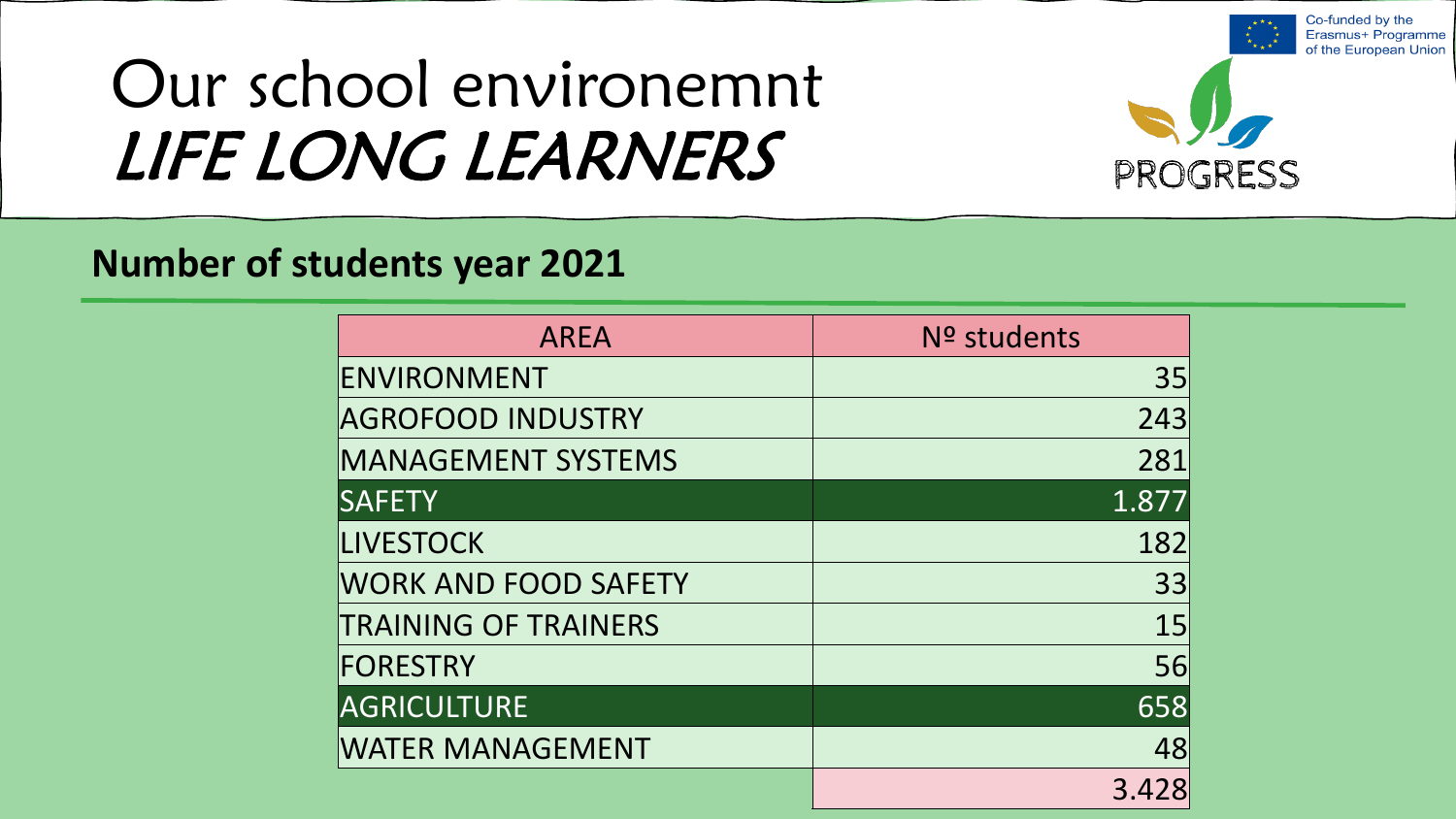

Co-funded by the Erasmus+ Programme

### **Number of students year 2021 by gender**

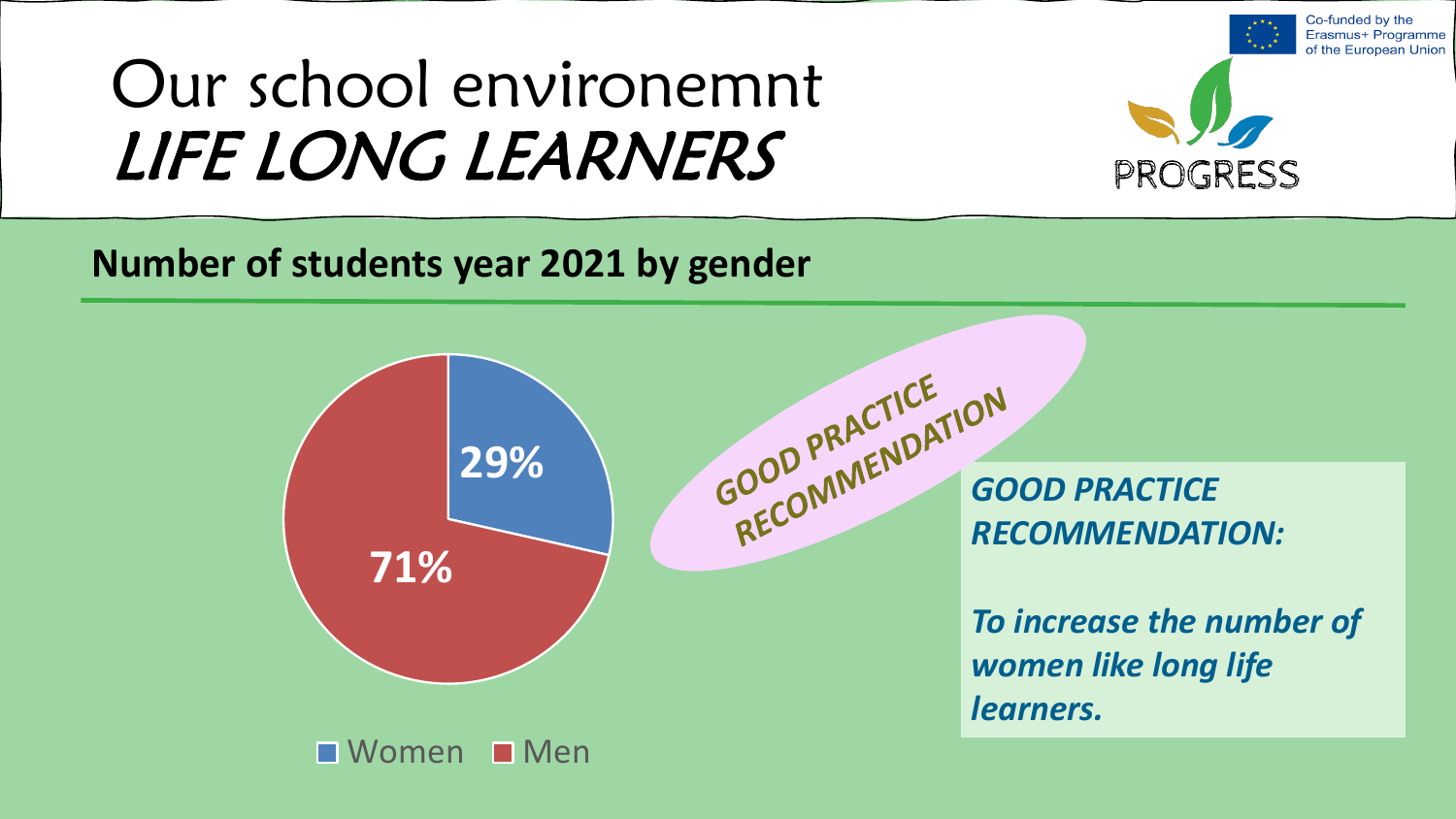

Co-funded by the

### **Number of students year 2021 by gender and age**



*GOOD PRACTICE RECOMMENDATION:*

*Women life long learners start older than men, so it is important to put the focus in youngest women (less than 25 years)*